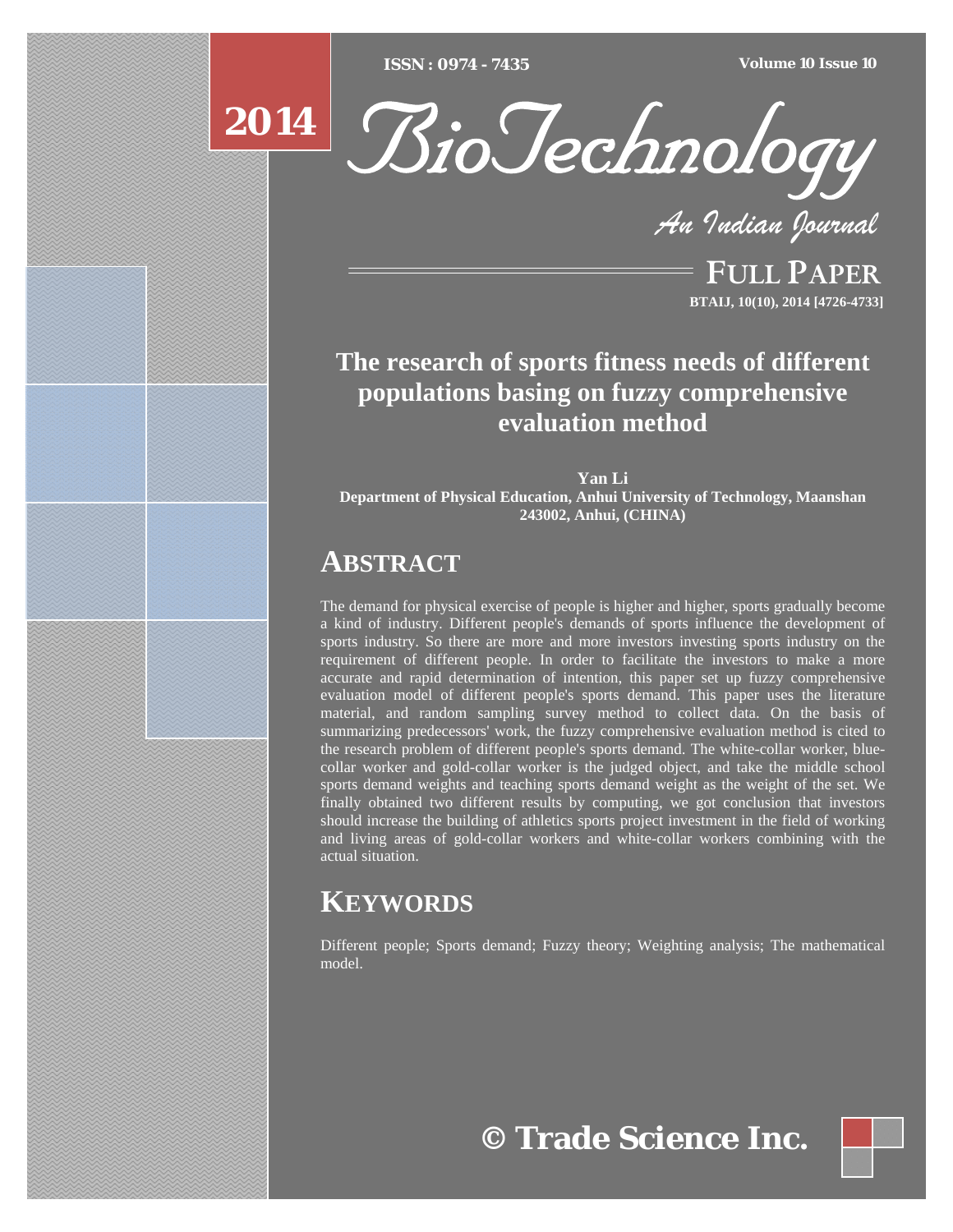#### **INTRODUCTION**

 With the improvement of people's material life level, people's requirement of physical exercise is becoming more and more, sports has become a kind of fashion. Nowadays, sports have become a part of the third industry; it is can be seen that the badminton halls, basketball halls are everywhere, which is welcomed by us. At the time that many investors valued the business opportunities, the bear ability of sports consumers is limited, different people have different sports demand.

 In 2012, in the paper of city urban residents sports participation behavior 's present situation investigation and influence factor's research analysis made by Wang ning, he use a variety of research methods analysis of the situation of An yang city residents' participating in sports, the analysis results show that the people of different professional has different sports participation. In 2011, In the paper< in the context of studies of the old way of life in Shanghai> made by Li Wenchuan, he took the elderly in Shanghai as the research object, the research suggests that sports exercise in the elderly of Shanghai from the pure fitness function to the multi-functional and develop gradually, their physical exercise begin the stratified phenomenon. Focus on mass practice program for older women, the elderly men laid particular stress on individual projects. In 2009, Zhang Hongqing in the paper of < in the middle-aged and old professor of sports participation in research - take Suzhou university as an example>, he used various analysis methods, the results show that the influencing factors of middle-aged and old professors' participating in physical exercise, the individual factors are the important factors, social factors are the secondary factor. In 2010, Ren Zhi-wei in the paper of  $\leq$ research on characteristics of different social class sports crowd in Shanxi Province>, he took six prefecture level in Shanxi Province as the research object, and research the crowd of different social classes of the sports exercise, the results show that in the society, the lower people's main purpose is to strengthen the exercise body, upper class people aim to highlight their status in society to involved in high sports consumption.

 Different populations of sports demand will directly affect the investors' investment intention. In order to facilitate sports investor's investment and help the development of the sports industry in China, this paper selects the running, table tennis, badminton, aerobics, basketball and volleyball, and dancing these seven sports to focus on studying the needs of sports of different groups in accordance with the three classes of white-collar worker, blue-collar worker and gold-collar worker.

## **THE ESTABLISHMENT OF THE MODEL**

 Different consumer has different spending capacity. Therefore, this paper points the white-collar worker, blue-collar worker and gold-collar worker, these three classes to study. The work place of white-collar worker is clean, they are paid by the month, and their education degree is higher in general. Blue-collar worker mainly refers to the physical labor of professional, their general wage decided by the length of time calculation. Gold- collar worker refers to those who have higher income, mainly concentrated in business, finance and management area. Fuzzy comprehensive evaluation may appear different results based on the different weight; therefore, we need to determine whether the two results are accord with the objective facts through actual circumstances.

## **Data processing**

 The raw data of TABLE 1 and TABLE 2, comes from <the middle-aged and old professor of sports participation in research - take Suzhou University as an example > and < research on characteristics of different social class sports crowd in Shanxi Province>

| TABLE 1 : the condition of middle-aged professors' participating in the sport ( $\%$ ) |  |  |
|----------------------------------------------------------------------------------------|--|--|
|                                                                                        |  |  |

|  | <b>Running</b> | <b>Table tennis</b> | <b>Badminton</b> | <b>Setting-up exercise</b> | <b>Basketball, volleyball</b> | <b>Dance</b> |
|--|----------------|---------------------|------------------|----------------------------|-------------------------------|--------------|
|--|----------------|---------------------|------------------|----------------------------|-------------------------------|--------------|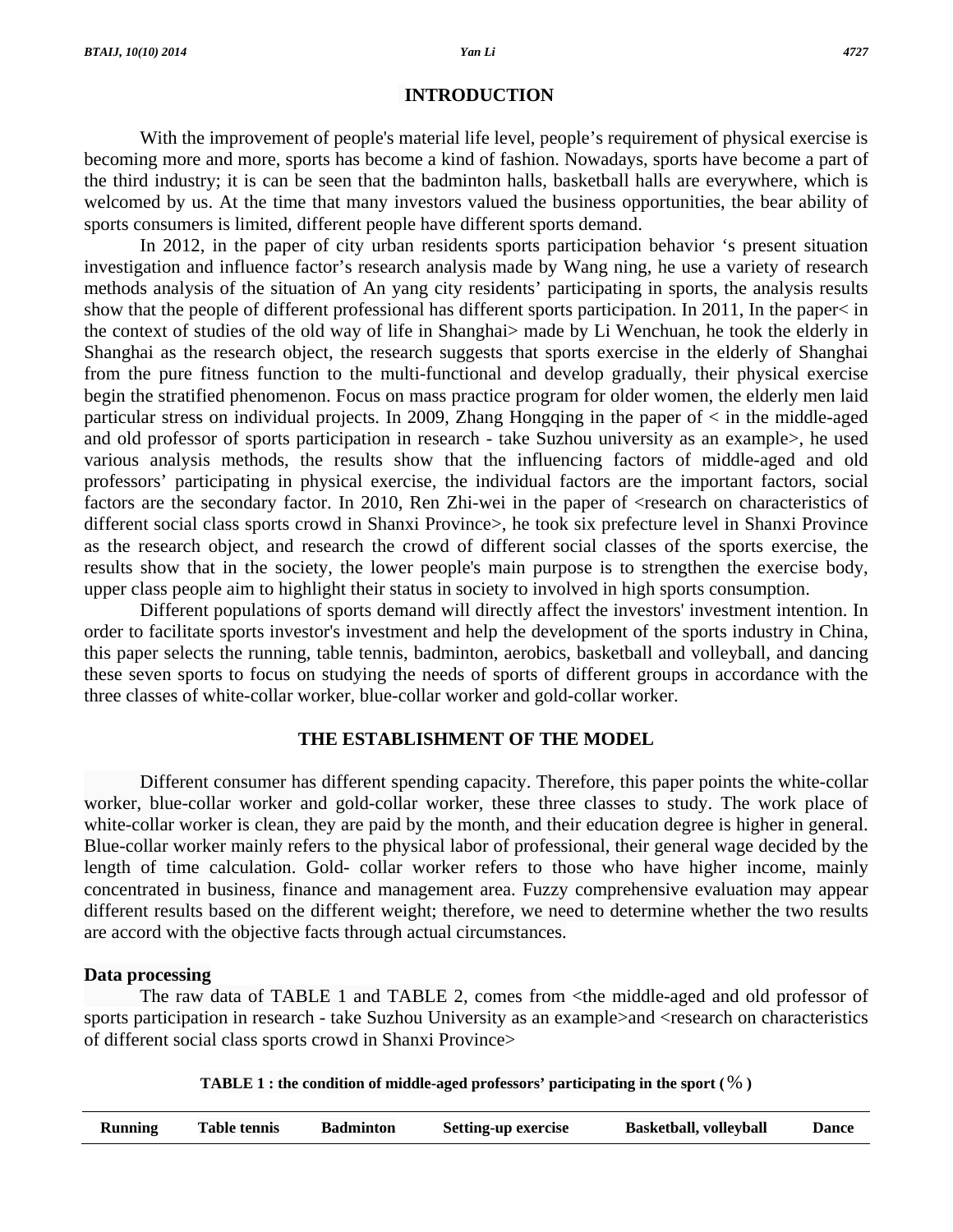| 'I viiviivii v vi wimwivii Iliviivvu | $\boldsymbol{\mu}$ |
|--------------------------------------|--------------------|
|                                      |                    |
|                                      |                    |

|  | 33.3% | 27.8 | 20.6 | <b>TT.T</b> | - | т. О |
|--|-------|------|------|-------------|---|------|
|--|-------|------|------|-------------|---|------|

| Sport project          | The percentage of male $(\% )$ | The percentage of female $(\% )$ |
|------------------------|--------------------------------|----------------------------------|
| Running                | 53.8                           | 50.0                             |
| Table tennis           | 63.2                           | 42.0                             |
| Badminton              | 68.0                           | 75.4                             |
| Setting-up exercise    | 2.8                            | 26.8                             |
| Basketball, volleyball | 64.0                           | 22.5                             |
| Dance                  | 4.0                            | 31.4                             |

**TABLE 2 : the male and female students' favorite sports of the poor areas in southern of Shanxi province** 

 The data in TABLE 2 are the statistical results of boys and girls. We compare them with drawing a line chart of data in TABLE 2, and find that different of boys and girls' enjoying sports is not too large, as shown in Figure 1. In the same sport, the data result of the boys and girls are summed up, the average is got, it is shown in TABLE 3.



**Figure 1 : Boys and girls comparison chart** 

|  | TABLE 3 : the condition of middle school students' participating in sport ( $\%$ ) |  |
|--|------------------------------------------------------------------------------------|--|
|--|------------------------------------------------------------------------------------|--|

| Running | l`able tennis | <b>Badminton</b> | <b>Setting-up exercise</b> | <b>Basketball, volleyball</b> | <b>Dance</b> |
|---------|---------------|------------------|----------------------------|-------------------------------|--------------|
|         | 22.O          | 1.               | $4^{\circ}$                | ن کي ل⊺                       |              |

## **The data collection of judged object**

 The judged objects are white-collar worker, blue-collar worker and gold-collar worker. We take 20 of them (including 10 male and 10 female), summing up their data respectively and calculate their average, then we get the TABLE 4.

|                        | White-collar worker | <b>Blue-collar worker</b> | Gold-collar worker |
|------------------------|---------------------|---------------------------|--------------------|
| Running                | 23.5                | 41.2                      | 15.8               |
| Table tennis           | 42.3                | 20.8                      | 30.8               |
| Badminton              | 38.4                | 15.4                      | 40.5               |
| Setting-up exercise    | 9.8                 | 8.1                       | 7.6                |
| Basketball, volleyball | 4.6                 | 2.6                       | 13.8               |
| Dance                  | 3.1                 | 1.1                       | 19.7               |

**TABLE 4: The data collection of judged object**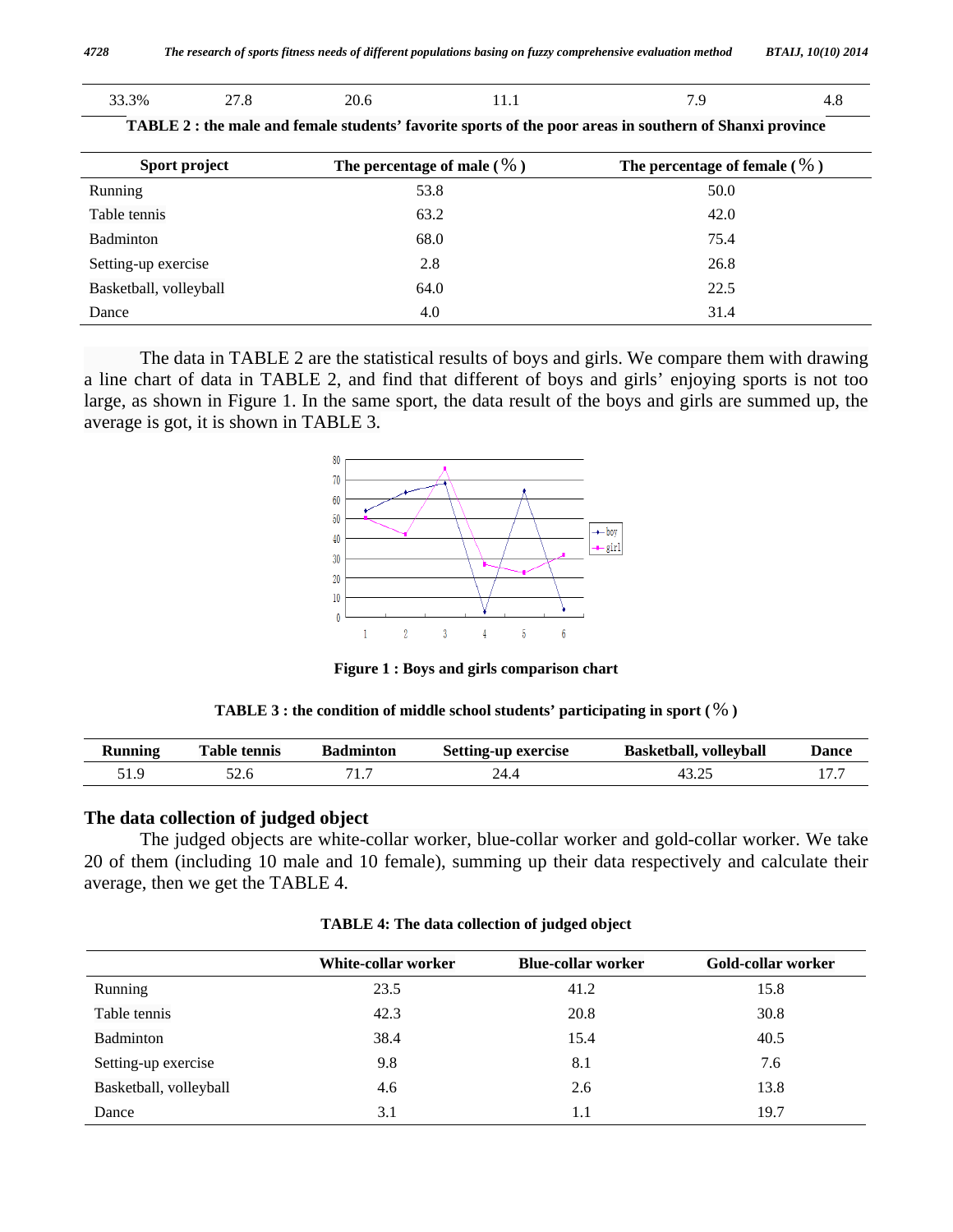We draw a line chart of data in TABLE 4, as shown in Figure 2. Through a preliminary comparison, we find that the distribution of group of blue collar worker's' favorite sports type is not uniform than white-collar worker group and gold-collar workers'.



**Figure 2 : Three kinds of crowd favorite sport case** 

#### **Data normalization**

 It is easy to find the data in TABLE 1-4 that all sports in the corresponding value and is not equal to 100% for the same class of people; therefore, in order to carry out the following fuzzy comprehensive evaluation, we need normalize all valid data. Which means to sum up the corresponding data of each class, and then the adding values will be divided of every sports data the. As shown in TABLE 5.

|                           | <b>Professor</b> | Middle school<br>student | White-collar<br>worker | <b>Blue-collar</b><br>worker | Gold-collar<br>worker |
|---------------------------|------------------|--------------------------|------------------------|------------------------------|-----------------------|
| Running                   | 0.32             | 0.20                     | 0.19                   | 0.46                         | 0.12                  |
| Table tennis              | 0.26             | 0.20                     | 0.33                   | 0.23                         | 0.24                  |
| Badminton                 | 0.20             | 0.27                     | 0.30                   | 0.17                         | 0.32                  |
| Setting-up exercise       | 0.11             | 0.09                     | 0.08                   | 0.09                         | 0.06                  |
| Basketball,<br>volleyball | 0.07             | 0.17                     | 0.04                   | 0.03                         | 0.11                  |
| Dance                     | 0.05             | 0.07                     | 0.02                   | 0.01                         | 0.15                  |

**TABLE 5 : Table of normalized data** 

## **Fuzzy comprehensive evaluation**

 In general, fuzzy comprehensive evaluation involves three quantities. We set the number of the related factors of the evaluated objects is *n*, as  $U = \{u_1, u_2, \dots, u_n\}$ , we call it factor set. We set the number of comments that may occur is *m*, as  $V = \{v_1, v_2, \dots, v_m\}$ , we call it judge set. Because each factor's position is different, its effect is also different, so the measure is what we know the weight, as  $A = \{a_1, a_2, \dots, a_n\}$ .

Fuzzy comprehensive evaluation steps as follows

(1)Establish factor set  $U = \{u_1, u_2, \dots, u_n\}$ .

(2) Establish evaluation factor set 
$$
v = \{v_1, v_2, \dots, v_m\}
$$

(3)Carry on single factor evaluation 
$$
r_i = \{v_{i1}, v_{i2}, \dots, v_{im}\}\circ
$$

 (4)Establish comprehensive evaluation matrix:  $\overline{\phantom{a}}$  $\overline{\phantom{a}}$ ⎥  $\overline{\phantom{a}}$  $\rfloor$  $\overline{\phantom{a}}$  $\mathsf{L}$  $\begin{bmatrix} r_{n1} & r_{n2} & \cdots & r_{nm} \end{bmatrix}$  $=$   $\begin{pmatrix} 21 & 22 & \cdots & 2m \\ 1 & 2 & \cdots & m \end{pmatrix}$ *m*  $r_{21}$   $r_{22}$   $\cdots$  *r*  $r_{11}$   $r_{12}$   $\cdots$   $r_{1n}$ *R*  $\mathcal{L} = \mathcal{L} \times \mathcal{L} \times \mathcal{L}$  $\ddots$  $\ddots$ 21  $\frac{1}{22}$   $\frac{1}{2}$  $11 \t 12 \t 11$ 

(5)Comprehensive evaluation:as for weight  $A = \{a_1, a_2, \dots, a_n\}$ , calculate  $B = A \circ R$ , and make evaluation according to the maximum membership degree principle.

In the comprehensive evaluation, according to the definition of operator  $\circ$ , we can get different mode.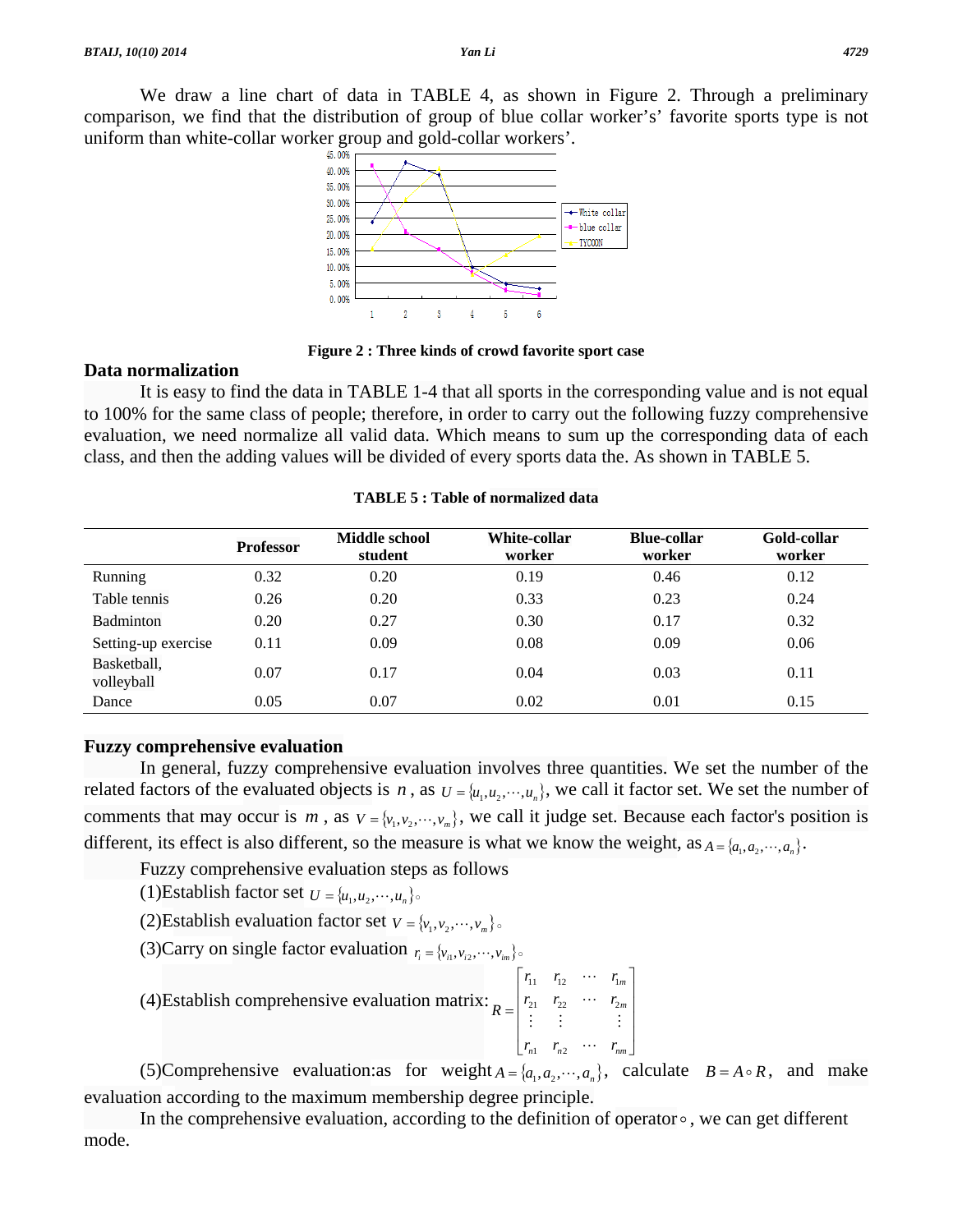**Mode**  $I : M(\land, \lor)$  ——the type of main facto's determination, the method is:  $b_i = \max\{(a_i \wedge r_i)\}, i = 1, 2, \cdots, n\}$  $(j = 1, 2, \cdots, m)$ 

 The model evaluation results play a major role in the total evaluation factors, other factors do not affect evaluation, relatively, and the model is suitable for single evaluation optimal as comprehensive evaluation optimal situation.

**Model**  $\Pi$ :  $M(\bullet, \vee)$  ——the type of main factor's highlight:  $b_j = \max\{(a_i \bullet r_{ij})\}$ *i* = 1,2,  $\cdots$ ,  $n\}(j = 1, 2, \cdots, m)$ 

The model is similar to the model I, but it is more refined than model I. It not only highlights the main factors and also takes into account other factors; this model is suitable for the model that is not applicable to the scope of modelⅠ, or in a variety of factors that can not distinguish but refinement.

**Model**  $\text{III}: M(\bullet, +)$ ——the weighted average type, the method is:  $b_i = \sum_{i=1}^{n} a_i \cdot r_{ii} (j = 1, 2, \dots, m)$  $\mathbf{y}_j = \sum_{i=1}^n a_i \bullet r_{ij} (j = 1, 2, \cdots, m)$  S

 This model take the consideration of the entire influence factor according to the importance of various factors, relatively it is suitable for the requirements of integrated optimal case.

**ModelIV**: 
$$
M(\wedge, \oplus)
$$
—type of taking small upper, the method is:  $b_j = \min \left\{ \left( 1, \sum_{i=1}^n (a_i \wedge r_{ij}) \right) \right\} (j = 1, 2, \dots, m)$ 

In using that model, we need to pay attention that: every  $a_i$  can not be to large, otherwise  $b_i$  will be1;every  $a_i$  can not be to small, otherwise  $b_i$  will be the sum of every  $a_i$ , which will lead to the loss of the information of the evaluation.

**Model V**: 
$$
M(\wedge, +)
$$
 — Average balance type The method is:  $b_j = \sum_{i=1}^n \left( a_i \wedge \frac{r_{ij}}{r_0} \right) (j = 1, 2, \dots, m)$  Among them,

 $=\sum_{k=1}$ *n k*  $r_0 = \sum r_{kj}$ 1  $\zeta_0 = \sum r_{kj}$ . The model is suitable for comprehensive evaluation of the elements in the matrix *R*, when the element is larger or partial smaller. The model established in this paper using the main factor to determine type of operator.

## **Setup procedure**

 By considering the evaluation methods of the sports demand of three classes (white-collar worker, blue-collar worker, gold-collar worker), we find different people's sports demand. So we establish the factor set  $U = \{u_1, u_2, u_3, u_4, u_5, u_6\}$ , among them  $u_1$  represents the sport of running,  $u_2$  represents the sport of table tennis,  $u_3$  represents the sport of badminton,  $u_4$  represents the sport of settingup exercise,  $u_5$  represents the sport of basketball and volleyball,  $u_6$  represents the sport of dance. In the following Figure3, No."1" represents the sport of running, No. "2" represents the sport of table tennis, No. "3 " represents the sport of badminton, No. " 4 " represents the sport of setting-up exercise, No. "5 " represents the sport of basketball and volleyball, No. " 6 " represent the sport of dance.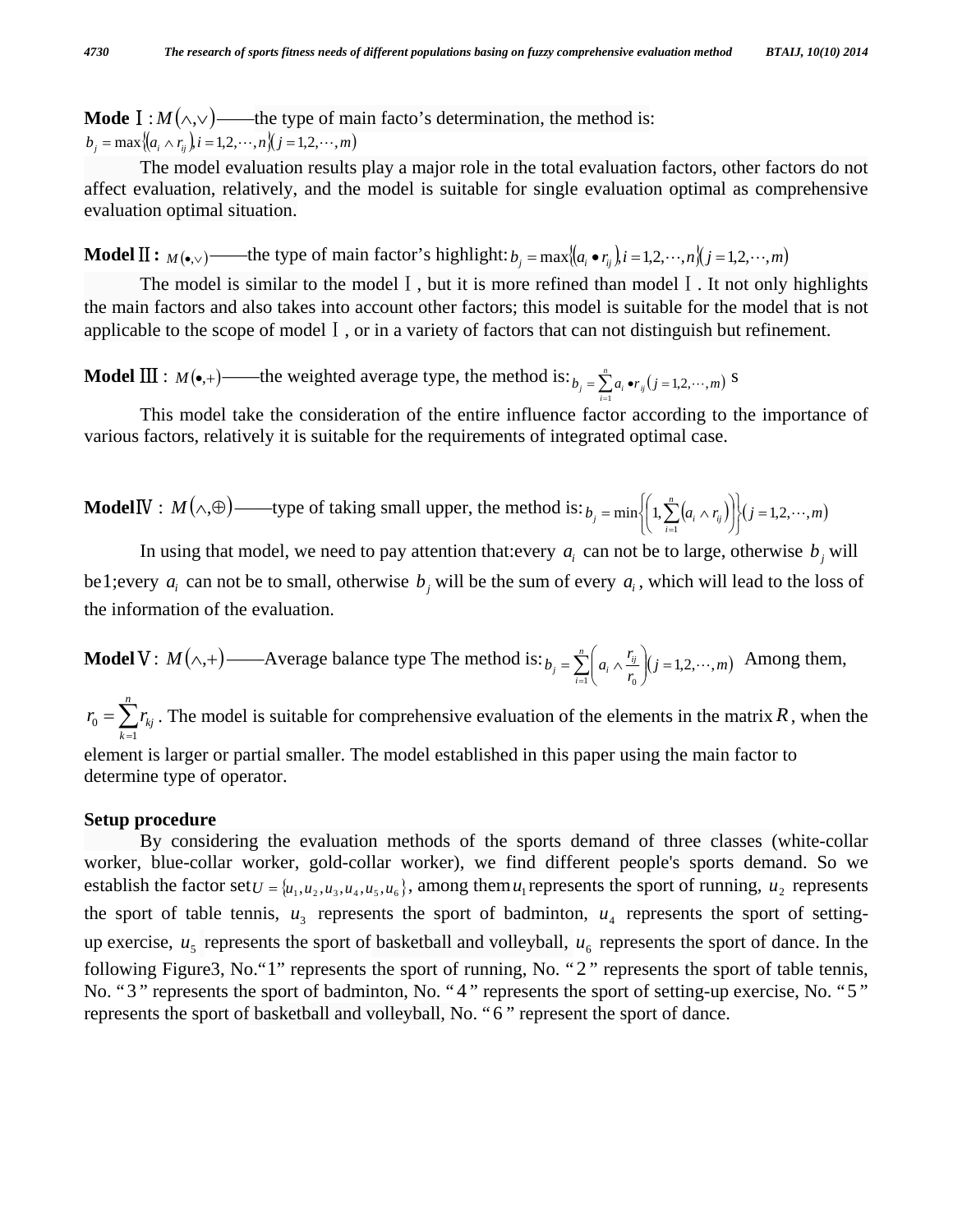



 This model chooses two different weights; they are respectively a professor at the university and middle school students. We can see from Figure 3, a university professor's sports demand is lower than high school students. The university professor is in the pursuit of physical and mental health because of its high quality, but because their time is limited, so they may be more suitable for the single sports demand. Middle school students in poverty of Shanxi province from remote place area, the entertainment equipment is less, their demands for sports is relatively high, therefore, we chose these two kinds of weights. From Figure 4, it is easy to find students prefer athletic sports class, the professor prefer slow movement.



**Figure 4 : Professor and Students weight comparison chart** 

From TABLE 5, we can know two types of the weight, the weight of sample of professor  $A_1$ , the weight of sample of the middle school student  $A_2$ :

$$
A_1 = (0.32, 0.26, 0.20, 0.11, 0.07, 0.05)
$$

 $A_2 = (0.20, 0.20, 0.27, 0.09, 0.17, 0.07)$ 

According to the above TABLE 5, we establish a comprehensive evaluation matrix

```
R:
                                                                     \overline{\phantom{a}}⎥
                                                                     ⎥
                                                                     ⎥
                                                                     ⎥
                                                                     \overline{\phantom{a}}\overline{\phantom{a}}\begin{bmatrix} 0.02 & 0.01 & 0.15 \end{bmatrix}\begin{bmatrix} 0.19 & 0.46 & 0.12 \end{bmatrix}\begin{array}{|ccc} 0.04 & 0.03 & 0.11 \end{array}⎢
0.30 0.17 0.32
                     \begin{array}{|ccc} 0.33 & 0.23 & 0.24 \end{array}\begin{bmatrix} 0.02 & 0.01 & 0.15 \end{bmatrix}=
R
                                       0.08 0.09 0.06
```
According to the model  $I \longrightarrow M(\wedge, \vee)$ , we carry on the calculation, the result is:

 $B_2 = A_2 \circ R = (0.27, 0.20, 0.27)$  $B_1 = A_1 \circ R = (0.26, 0.32, 0.24)$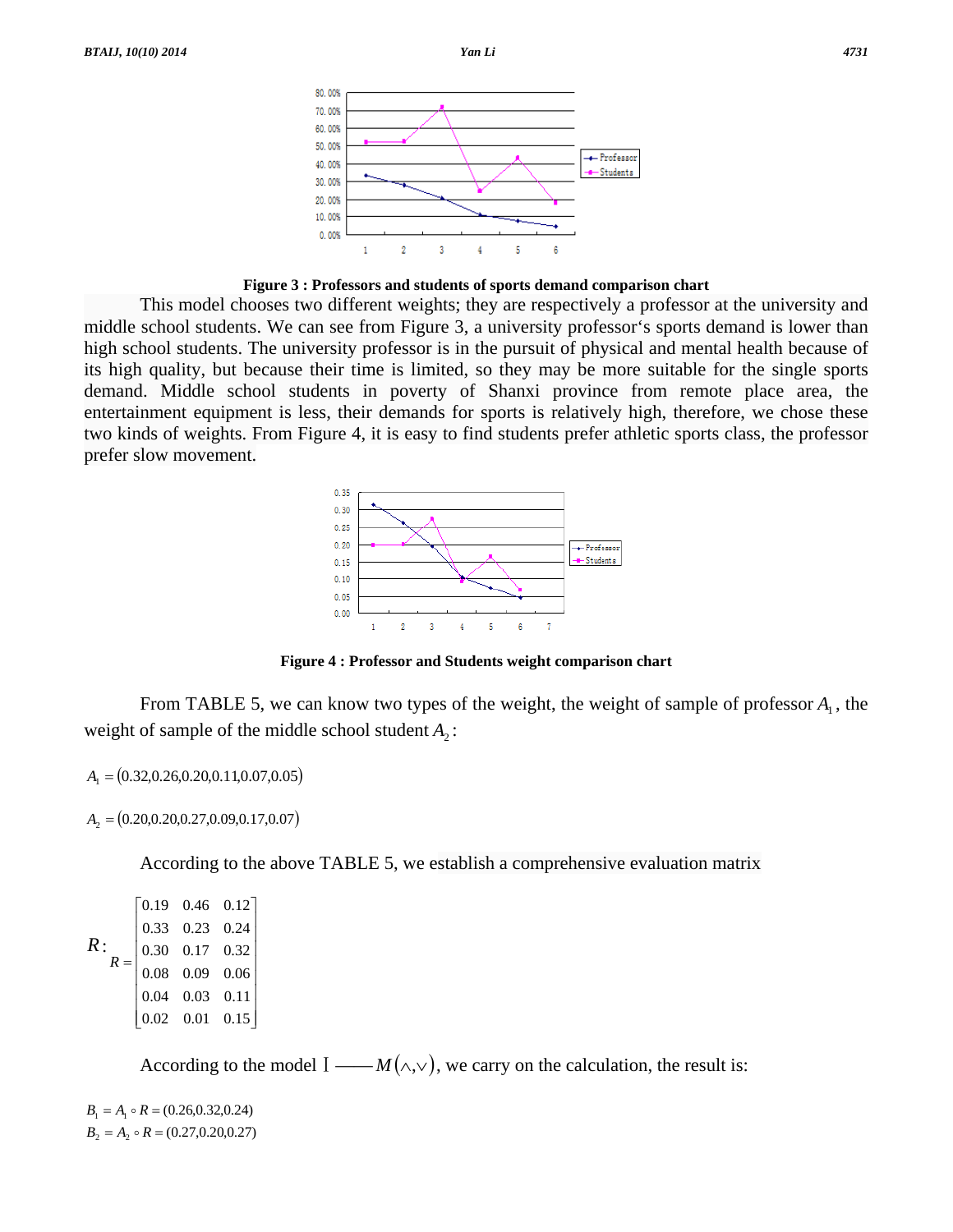#### **The result analysis**

 From the above results, we can find that when the weight is different, different people's sports demand is also not the same. The following is the result of two different weight analyses.

When using the weight of professor, for example, the blue-collar workers' sports demand is high, this paper analysis from two aspects. On the one hand, because pressure of the working-class life is heavy, when they realize the importance of physical exercise, most of them get older and difficult to make competitive sport. On the other hand, the income of blue-collar workers is limited; most of the athletics sport is of higher consumption, blue-collar workers can not afford it. When using the weight of middle school students, for example, white-collar workers and the gold-collar workers' demand of sports is higher. This is because that high school student pays more attention to competitive sports, so in this kind of weight, the proportion of competitive sports is larger. Because the white-collar workers and gold-collar workers under a long time pressure, they usually extract with competitive sports to reduce the pressure. On the other hand, white-collar worker and gold-collar worker's pursuit of quality of life is higher, and the sports consumption level is higher too. Due to the purpose of this study, it provides the basis for the sports investor's investment intentions, so the competitive sports are the focus of investors. Therefore, in measure the sports demand of somewhere, we should be in the weight of middle school students, because the result is more reasonable. In the future, the sports investors should increase investment in the construction of the athletics sports for white-collar workers and gold-collar workers of the near the working area and living area.

 In this paper, the established model can be extended to governmental sports construction, in the process of government investment in construction, we usually consider reducing the costs and increasing the utilization ratio, therefore, when the government carries on the construction of sports they should consider using the example of weight of professor in the investigation.

### **CONCLUSIONS**

 In this paper, the fuzzy comprehensive evaluation method is usually used to solve a problem of permutation and making choice. The key of the whole process is to establish a fuzzy comprehensive evaluation matrix. The components factor of this matrix is a single element of the evaluation results. Readers can give a weight according to our experience, or refer to other literature data. But once the weight is not reasonable it may cause error calculation process and affect the outcome.

 In this model, the conclusion was that PE investors should increase investment in the construction of the athletics sports for white-collar workers and gold-collar workers of the near the working area and living area. Combining with the original data, we draw a line chart, and found the distribution value of white-collar worker and gold-collar worker's sports demand is of more concentration, to some extent; it can also judge the rationality of the conclusion of this model.

#### **ACKNOWLEDGMENT**

 Provincial Excellent Young Talents Foundation Key Projects of Anhui's Colleges and Universiti es. ItemNumber: 2013SQRW022ZD.

#### **REFERENCES**

- **[1]** Chen Po, Qin Zhong-Mei, Yin Ying, Xia Chong-De; Correlation Analysis of Current Situation of Regional Athletics Sports Development and Society Population Structure in China[J], Journal of Beijing Sport University, **30(12),** 1610-1613 **(2007)**.
- **[2]** Guo Hong; Summary on Chinese Sports Population Research Since 1980s[J], China Sport Science and Technology, **43(3)**, 36-40 **(2007)**.